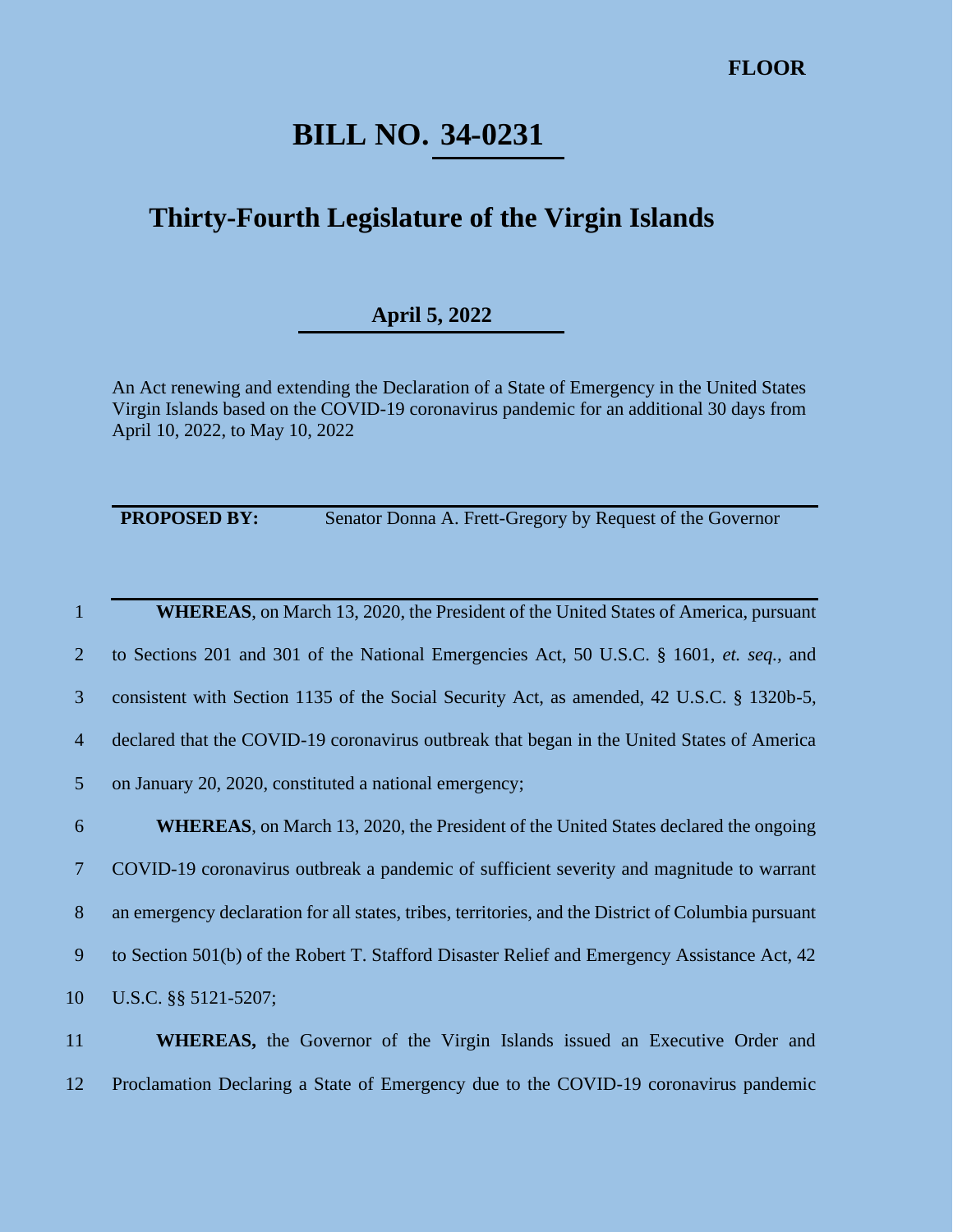dated March 13, 2020, ("Declaration of a State of Emergency") to coordinate the Territory's response and protective actions to address the COVID-19 public health emergency and to provide for the health, safety, and welfare of residents and visitors located in the Virgin Islands and has supplemented the Executive Order and Proclamation with additional orders; **WHEREAS**, the Governor established a VI Task Force on COVID-19 Preparedness,

Response and Mitigation to work with territorial, local, and federal partners in responding to

 challenges posed by COVID-19; **WHEREAS,** the Governor designated the Commissioner of the Virgin Islands Department of Health ("DOH") as the Incident Commander to direct the territorial response and directed the Commissioner of the Virgin Islands Department of Human Services and the Director of the Virgin Islands Territorial Emergency Management Agency to provide any necessary support to the Incident Commander;

**WHEREAS**, the DOH has organized a Public Health Incident Management Team to 14 manage the public health impacts of COVID-19 in the Territory;

 **WHEREAS**, on April 2, 2020, the President of the United States declared that a major disaster exists in the Territory of the United States Virgin Islands as a result of COVID-19;

 **WHEREAS**, the COVID-19 coronavirus, as of April 1, 2022, has infected over 488 million people and killed over 6.14 million people around the world, including 977,495 deaths in the United States, according to a tally reported by the Center for Disease Control and Prevention ("CDC") from official government figures, though the true numbers are believed to be far higher;

 **WHEREAS**, the Virgin Islands DOH received confirmation from the CDC that, as of March 29, 2022, as many as 15,636 persons, including 111 deceased persons, have tested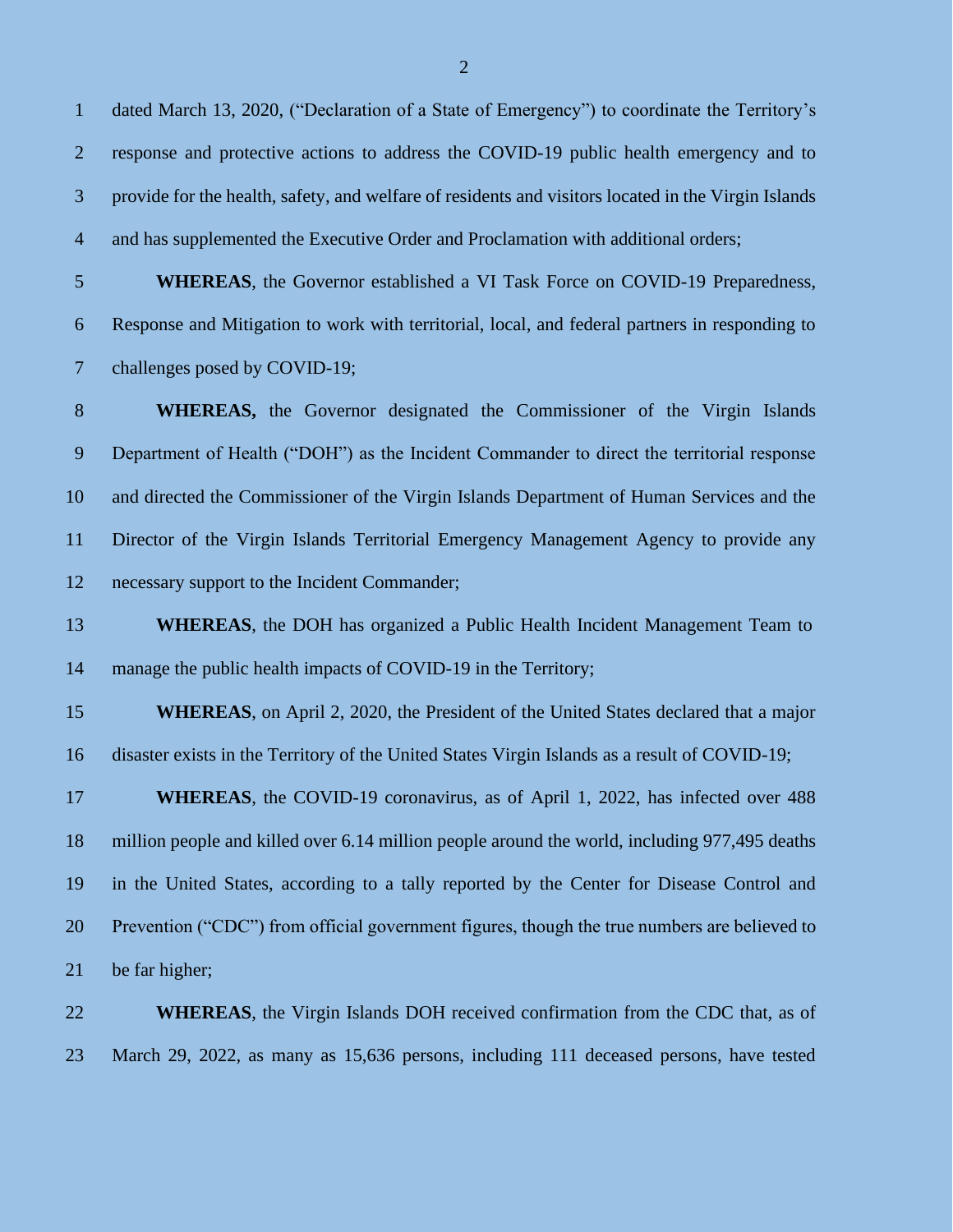- results of tests conducted on additional individuals;
- **WHEREAS**, the COVID-19 pandemic is projected to continue through the year 2022 and will require continuing diligence in combating the pandemic;
- **WHEREAS**, pursuant to title 23 Virgin Islands Code, section 1005(d), the existing Declaration of a State of Emergency may not last longer than 30 days unless renewed by the Governor;
- **WHEREAS,** to extend the Declaration of a State of Emergency beyond the first two 30- day periods, the Governor must submit legislation to the Legislature of the Virgin Islands requesting an extension of the Declaration of a State of Emergency;
- **WHEREAS**, pursuant to title 23 Virgin Islands Code, section 1005(d), the Governor has submitted a request and proposed legislation for an extension and for ratification of the existing Declaration of a State of Emergency initially declared on March 13, 2020, and as supplemented, renewed, and extended, from April 10, 2022, to May 10, 2022, a 30-day period; and
- **WHEREAS,** the need for the Territory of the United State Virgin Islands to remain in a state of emergency to respond to and combat the COVID-19 pandemic and to comply with federal guidelines for the safety of its people and its visitors is paramount; Now therefore,
- *Be it enacted by the Legislature of the Virgin Islands:*

 **SECTION 1.** The Legislature of the Virgin Islands, pursuant to title 23 Virgin Islands Code, section 1005(d), having received the request from the Governor of the Virgin Islands to extend the Declaration of a State of Emergency in the United States Virgin Islands, which includes the specific reasons for the extension, the time-period of the extension, and a plan of action to address the conditions that necessitate the extension of the Declaration of a State of Emergency, approves the extension and renewal of the Declaration of a State of Emergency